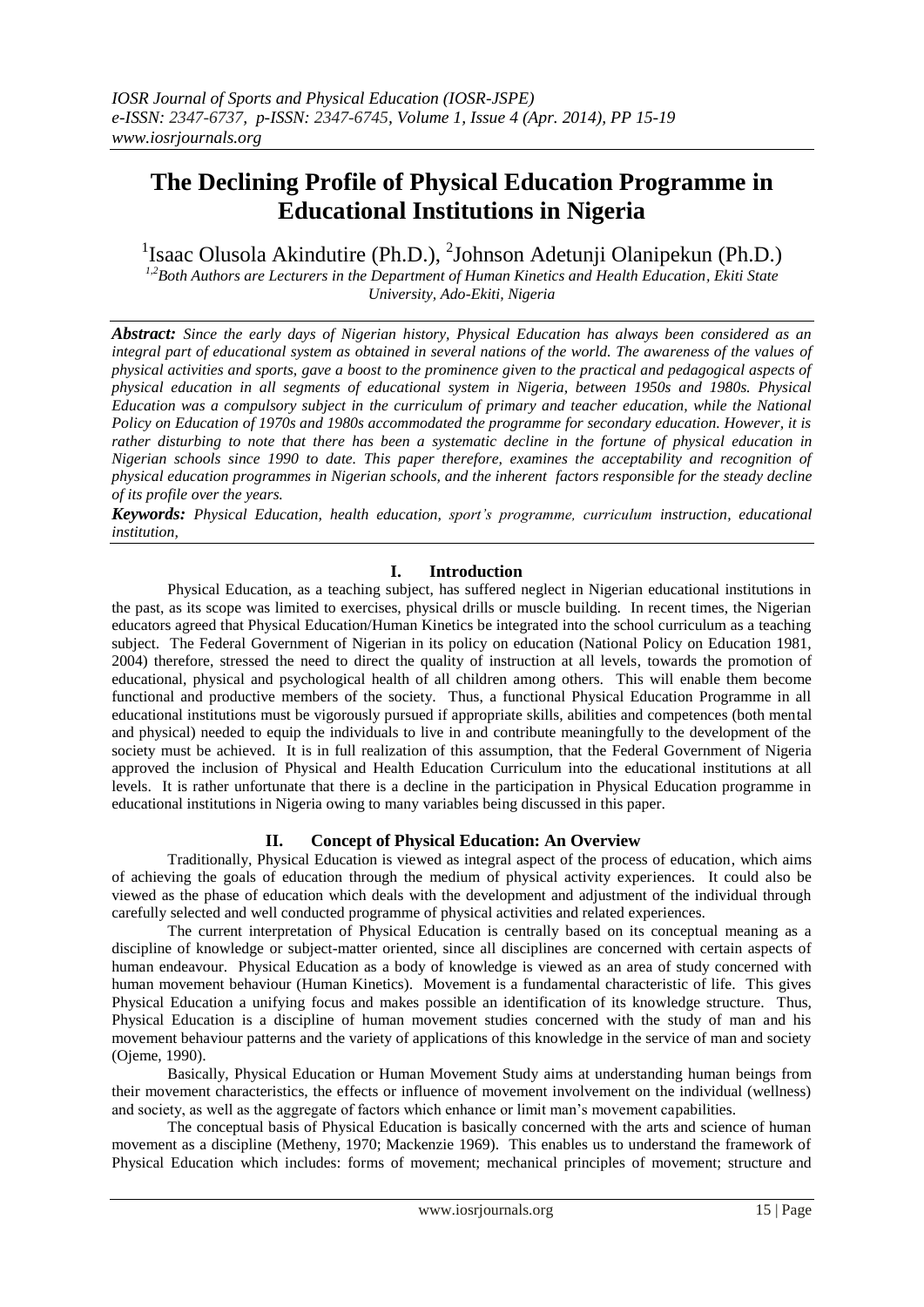functions of man in motion; movement and the person; methodological dimension of human movement (Adedeji, 1985; Ojeme, 1990 and Akindutire, 2005).

The proper execution of these modern concept of the contents of instruction in Physical Education by the effective, efficient and committed Physical Educators, would enable them to achieve their intentions and resolutions (Nwankwo, 1996 and Salami, 2003) which include:

- making individual become reasonably competent in basic movements, fundamental sports skills, and acquiring knowledge of the basic facts, principles and laws and concepts of how people move;
- identifying relationship between human movement and human functioning;
- understanding the significance and role of human movement in cultures and societies of the world and the meaning it makes in one's life;
- knowing the aesthetic dimensions of human movement form and how and why beauty in human motion can be interpreted;
- making the individual gain proficiency in a sport of one's choice; and
- interpreting the meanings of human movement to many people and why people are motivated to move in characteristic way.

#### **III. Past and Current Trends of Physical Education in Educational Institutions in Nigeria** *Primary School Physical Education*

Physical Education was being taught as an integral part of the total educational curriculum with similar goals and unique contributions. As far back as 1933, a handbook on Physical Training brought from Britain was adopted in Nigeria as Physical Education Syllabus (Ladani, 1988). The 1933 Physical Education Syllabus contained physical drills, track and field, football and netball with emphasis on the physical, health or wellness of pupils as a whole. The 1933 Physical Education Syllabus was not uniformly introduced and used in the country. Each region had its own adapted Physical Education syllabus to cater for its region because each region had its peculiar social and environmental factors (Oduyale, 1983). The 1933 syllabus was undoubtedly a major influence in the teaching of Physical Education in Nigerian schools.

However, the availability of the syllabus only made physical training a priority of the teachers and not an examinable subject in primary schools, but made it a compulsory requirement for the award of Teachers' Grade II Certificate (TC II) and for the primary school children, thus included in the school time-table, but remained teacher-centered. There were no opportunities for all categories of pupils to participate in it (Onifade, 2010). There were no opportunities for Physical Education at that time beyond the elementary schools, because of inadequate qualified Physical Education teachers and inspectors in the Ministry of Education.

Currently, Physical Education is included in the national curriculum of all educational institutions (FGN, 2004) except the Polytechnics. It is now in the school teaching time-table and compulsory at the preprimary and primary (Basic Schools) schools. The instruction in Physical Education is normally done during the morning schools periods with or without facilities and equipment. However, indoor lessons are arranged whenever it is not possible to have practical lessons because of inclement weather.

Physical Education in elementary schools covers a wide field of studies which do not limit the child only to various games and athletics, but also involves a wide range of theoretical knowledge acquisition. A well designed basic school Physical Education programme is geared towards developing total fitness, creating good learning environment and providing equal opportunity for all children to participate in games and sports. Thus, Physical Education instructions in the primary schools in Nigeria consist of class instruction in sports and games, physical fitness activities, intramural and inter-school sports for the talented athletes in the schools (Adedeji, 1985; Oyenusi and Abioye, 1983; Ajisafe, 1991 and Onifade, 2001)

### **IV. Secondary School Physical Education**

In the past, Physical Education was not a compulsory subject or teaching subject. The subject was not on the school time-table since there was no government legislation requiring it at this level. The graduate teachers of Physical Education were forced to teach their second subjects such as, Biology, English, Health Science, Chemistry and others.

In some secondary schools where Physical Education was allowed, it usually took place very early in the morning before school lessons and late in the afternoon as sports and games practice session. In Government Colleges (secondary) as well as established nursing schools, they had trained Physical Education specialists assigned to teach Physical Education.

Today, Physical Education is a compulsory teaching subject in the Junior Secondary Schools as an examinable subject. It is an optional examinable subject at the Senior Secondary School, WAEC and NECO. Only Physical Education specialists, (NCE and Bachelor Degree Holders) teach the subject at the secondary school level. The choice of the subject (Physical Education) by the students at the Senior Secondary School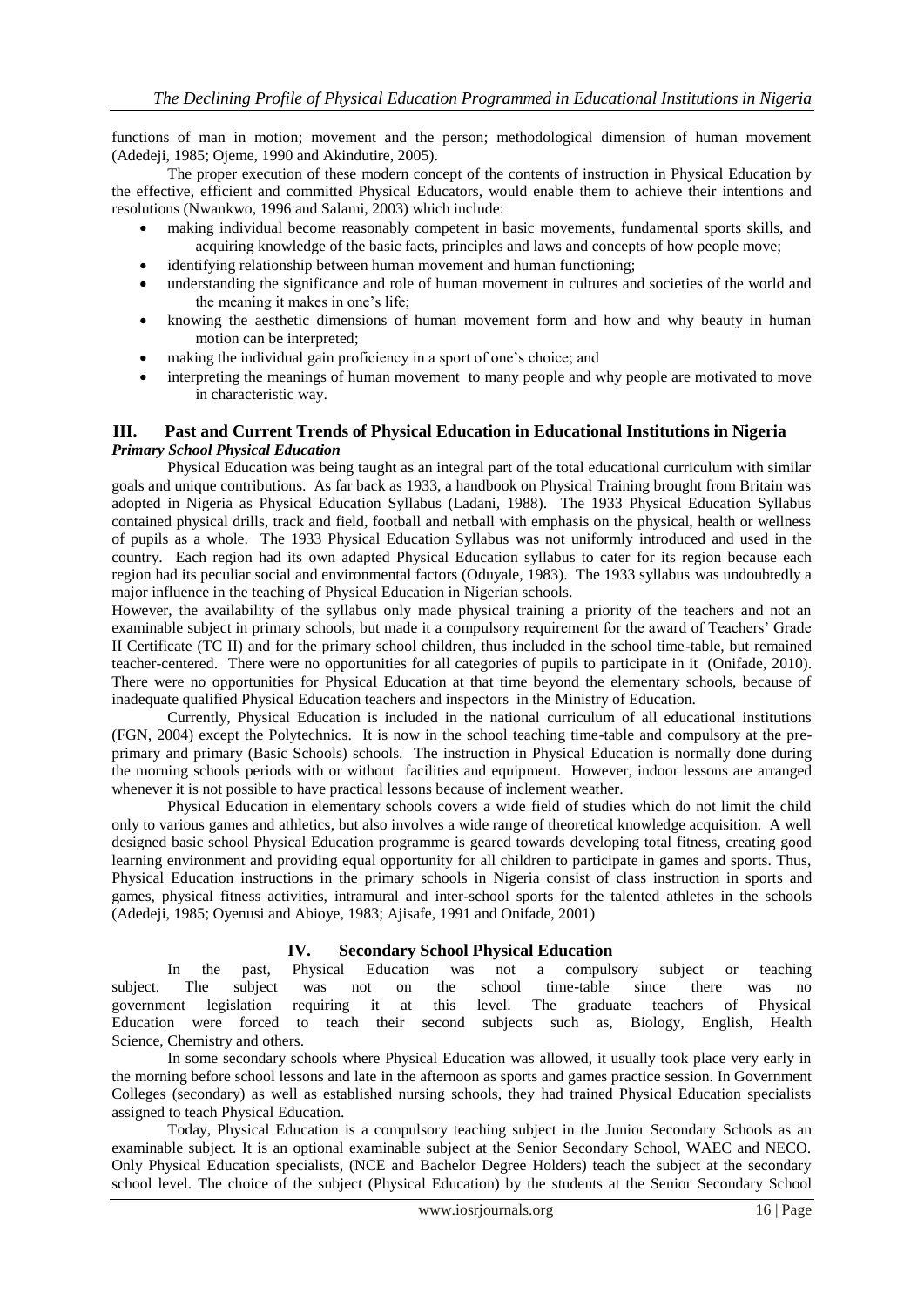level is handled by the school Counselors with shallow knowledge of the prospects of the Physical Education. It is a common practice in some schools to use Physical Education periods on the timetable for organizing Inter house sports' competitions and for gardening.

#### **Teacher Training College Physical Education**

In the past, Physical Education was a core subject for the award of Teachers' Grade III, II & I Certificates having passed through Teachers' Training Colleges for 3 years, 2 years, and 1 year intensive education programme for primary school teachers. Physical Education activities in the Teachers' Grade II Colleges involved dance, gymnastics, soccer, netball, volleyball, badminton, tennis and hockey (Ajisafe, 1980 and Deleckey, 1985). Today, Teachers' Training Colleges had been abolished and replaced fully by Colleges of Education for NCE programme to produce Nigerian Certificate in Education teachers.

#### **Physical Education in Higher Institutions**

At the Colleges of Education and University levels, Physical Education is a discipline and profession being studied. Additionally, all Colleges of Education in Nigeria have the Department of Physical and Health Education (PHE) or Health and Physical Education (HPE), where the Nigerian Certificate in Education in PHE/HPE is awarded. Many Universities in Nigeria offer Physical Education as a course of study for the Bachelors, Masters, and Doctorate degrees.

#### **Factors Responsible for the Declining Profile of Physical Education in Schools**

Physical Education like any other disciplines in the school curriculum, has many challenges in participation towards achieving its set goals and objectives in schools. Generally, certain problems cut across all educational institutions. The abolition of Teachers Grade II Colleges in Nigeria, where foundation of Physical Education, as a discipline and course of study, was laid is identified as a determinant in the declining profile of the programme in schools in Nigeria. Physical Education facilities and equipment are expensive, thus requiring a large sum of money to procure. Unfortunately, Physical Education and sport facilities and equipment are grossly inadequate for teaching of the subject in most Nigeria educational institutions. Most institutions do not have minimum standard of facilities and equipment. Even what is available in the universities is grossly inadequate relatively. Cultural and religious taboos in some communities, inhibit children from exposing some parts of their bodies (their hand, legs and thighs) during Physical Education practical lessons. Such restrictions normally have detrimental effects on the effective participation in Physical Education.

Physical Education as a subject, is an institutionalized educational activity through the physical which requires people with specific human resources. In Nigeria, it is rather unfortunate to note that people who possess or control those resources are not found in the administrative posts, not only in the Physical Education and sport, but also in running the government of the nation.

Economic and social class, gender and tribe are interconnected, because they limit Physical Education and sports participation among students from low-income background. Opportunities to be accepted into the academic discipline were very limited for Physical Education and sports. According to Adedeji (1994 and 2001), few Physical Education specialists in the past achieved fame and fortune in sports, but because of perceived obstacles to achievement like other careers, many young specialists in contemporary society see Physical Education and sports participation as an occupation in its glorious height only.

In relation to social class, employment, economy and income, the changes that have occurred in recent years, seem to be most visible in relation to employment. Unfortunately, students' enrolment for Physical Education in the tertiary institutions in Nigeria has declined dramatically (Hendenson, 1996). The few textbooks available on Physical Education and sports written by Nigerian authors emphasise mainly games and sports skills, neglecting other aspects of the programme.

Research on occupational perspective is built on an understanding that occupation is a socio-economic construct which differs within and between economics (Hendenson, 1996 and Ojeme, 1999). This is important in relation to Physical Education and sports participation, because historically, Physical Education and sports have been looked upon as important area in which high economic values are placed. Power becomes important because the economic value order is constituted by power relations between economic and occupation. In relation to Physical Education and sports, it can be expressed that dominant forms of teaching subjects with the educational systems in the past were structured and organized in ways that worked to their advantages, but to the disadvantage of Physical Education and sports. If Physical Education has been created to fit into the dominant teaching and examinable subjects, then the occupation logic of Physical Education and sports should have been flexible.

Another problem of Physical Education in Nigerian schools is the teaching method employed by teachers. The common method of teaching Physical Education is the regimental/command type, especially in the teaching of skills courses with dictation and note taking for teaching theoretical courses. The method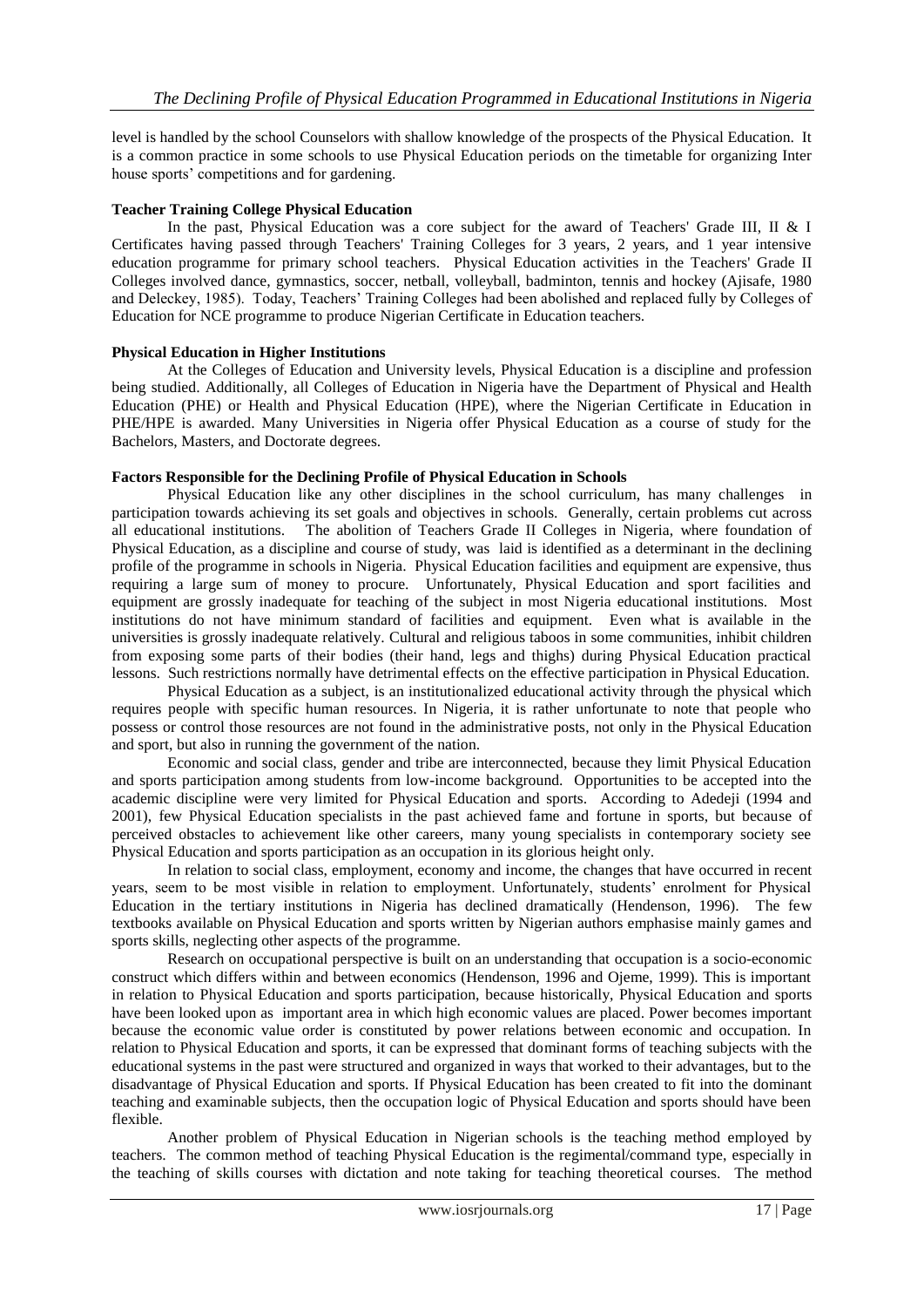contradicts the provision of the new education policy, because students are not able to discover facts for themselves, and they are not creative and self-reliant.

Physical Education curriculum development and syllabus contents in Nigeria and in Africa compared with that of Europe and America are defective (Hendman and Marshall, 2000). Ajisafe (1997) and Kein (1999) claimed that inadequate allocation of time, modern sports facilities, lack of application of educationally sound curriculum construction methods are major constraints in the teaching and learning of Physical Education in Nigerian schools. They also expressed concern about the insufficient qualified and commitment Physical Education teachers, political instability, ethnicity, religious inclination and corruption as challenges to the status of Physical Education and sports in Africa. The Inspectors of Education (Physical Education and sports section), who are supposed to monitor the implementation of Physical Education curriculum in the primary and secondary schools do not perform their functions effectively. In many schools, Physical Education practical is not enforced, while some teachers do not teach it at all, and nobody seems to bother, in spite of the interest usually exhibited by students in the programme.

The issue of who is responsible for liabilities during Physical Education practical lesson is another factor. The safety of both the Physical Education teachers, coaches and students is very paramount to the participants and other education stakeholders. The negative attitudes of both parents and even the Physical Education teachers in terms of methodology, appearance, physical fitness, other behavioural dispositions affect students' participation in Physical Education Programme. The negative perception of non-physical Education Teachers (school-counselors) usually affect the destiny of talented Physical Education students (Eniola, 1997 and Eboh, 2003).

### **V. Conclusion**

Physical Education in educational institutions in Nigeria like other subjects in the school curriculum, is faced with many problems which affect students' participation in the programme. Issues related to poor resource allocation, non-utilization of teaching time, poor implementation of curriculum, personality clashes among Physical Education leaders, social and cultural pressure against majority of women in sports, superstitions and misconceptions about human body and health, drug abuse among students and athletes are some of the factors responsible for the declining profile of Physical Education in institutions of learning in Nigeria (Oranugo, 1998).

### **VI. Recommendations**

Based on the identification of the declining status of Physical Education programmes in educational institutions in Nigeria, it is therefore, recommended that:

- 1) There should be effective funding of Physical Education programme by government and other educational stakeholders for the provision of facilities and equipment.
- 2) The school-village concept should be introduced in schools. This would allow for a joint provision and use of sport facilities.
- 3) Encouragement through financial support and recognition should be given to outstanding writers of textbooks and manuals on Physical Education and sports. Physical Education textbook writers should be commissioned.
- 4) There should be sufficient number of well qualified, efficient and committed Physical Education teachers. Re-training of Physical Education teachers through in-service courses, workshops, conferences and seminars would make them update their professional competence.
- 5) Teachers of Physical Education should be advised to employ the exploratory method of teaching, especially in the skill courses so that students can practice freely, discover for themselves, learn better and choose freely what and how they want to do things.
- 6) The use of electronic equipment (films slides, videos, tapes) would complement demonstration and play back teaching for class discussions as well as making it possible to see each phase of skill for better analysis and learning.<br>
7) Public en
- 7) Public enlightenment programme should be given to educate all the stakeholders on the misconception and myths, taboos regarding participation in Physical Education and sports by students, especially women.
- 8) There is the need to restructure the Physical Education curriculum in Colleges of Education and Universities to give room for technical skills in field maintenance and store -keeping in sports and Physical Education.